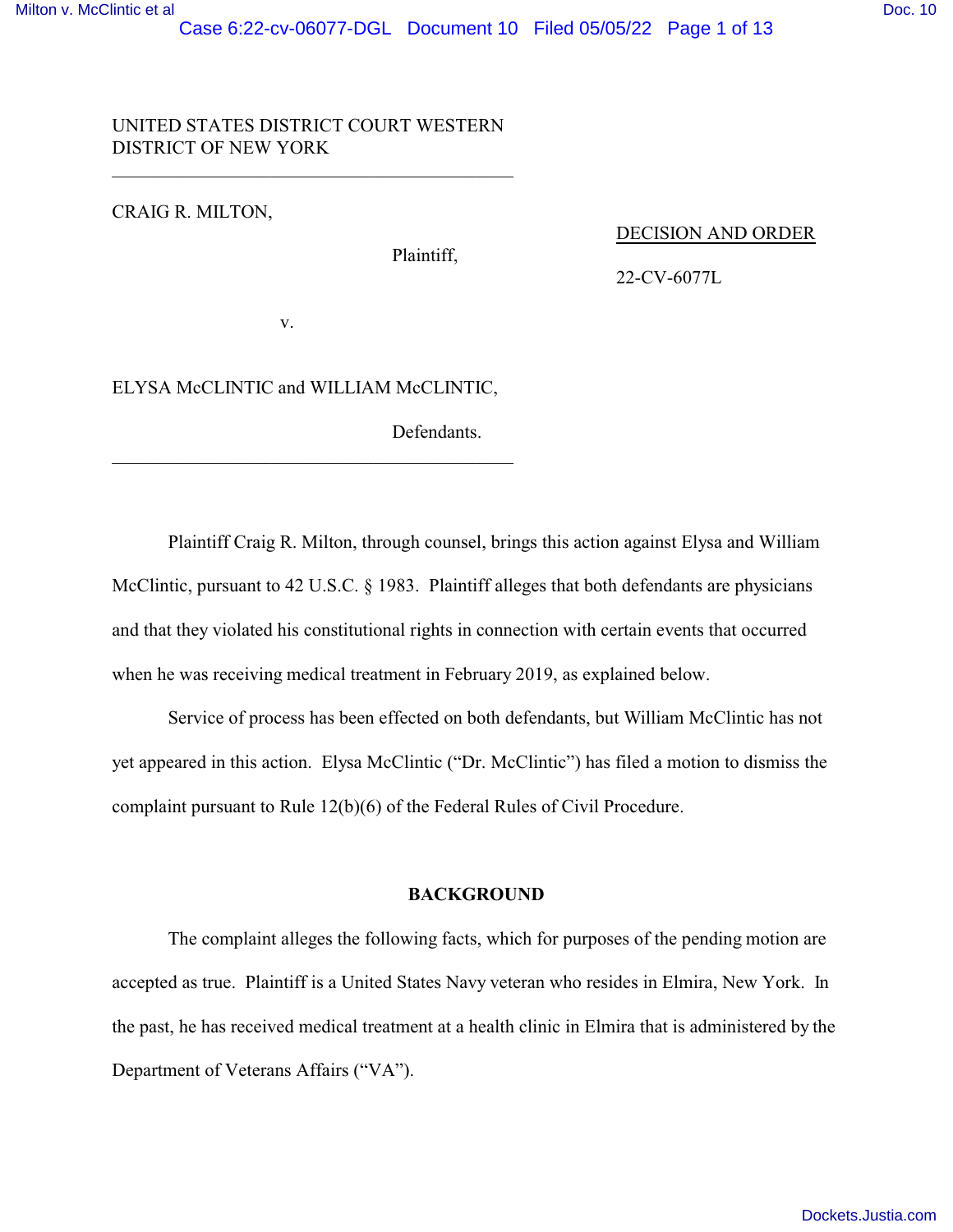## Case 6:22-cv-06077-DGL Document 10 Filed 05/05/22 Page 2 of 13

On or about February 8, 2019, at the recommendation of an optometrist at the Elmira VA Clinic, plaintiff underwent surgery to correct a medical problem around his eyes. The surgery was performed by Dr. McClintic at Guthrie Robert Packer Hospital ("Packer") in Sayre, Pennsylvania, where Dr. McClintic was employed. Neither Packer nor Dr. McClintic have any direct association with the VA.

On February 13, 2019, plaintiff saw Dr. McClintic at Packer for a followup visit. During their conversation, he told her that although he was supposed to have been completely anesthetized during the operation, he was awake during part of it, and that he was unable to speak but he tried, unsuccessfully, to alert her to that fact by moving his arms and legs. He alleges that although he was in "tremendous pain" during the procedure, and that at the followup visit he thanked Dr. McClintic for working quickly so as not to "drag it out and make the surgery more painful." Complaint ¶¶ 14, 16.

At some point in the conversation, Dr. McClintic mentioned that she knew that plaintiff carried a pistol in his pocket. Plaintiff, who at the time possessed both New York and Pennsylvania "concealed carry" permits, said that he did, and removed what he describes as a "miniature palm pistol" from his pocket. He alleges that he held it flat against his chest with one hand, and with the other hand pointed out the various parts of the pistol. He explained that he carried it for self-defense and that although he kept a spent round in the chamber, there were four more live bullets in the gun. Dr. McClintic made no response other than to raise one eyebrow. Shortly thereafter, the session came to an end, and plaintiff left.

A week later, plaintiff received a letter from the Bradford County (Pa.) Sheriff, which "labeled [him] a 'Danger to the General Public'" and directed him to turn over his Pennsylvania

-2-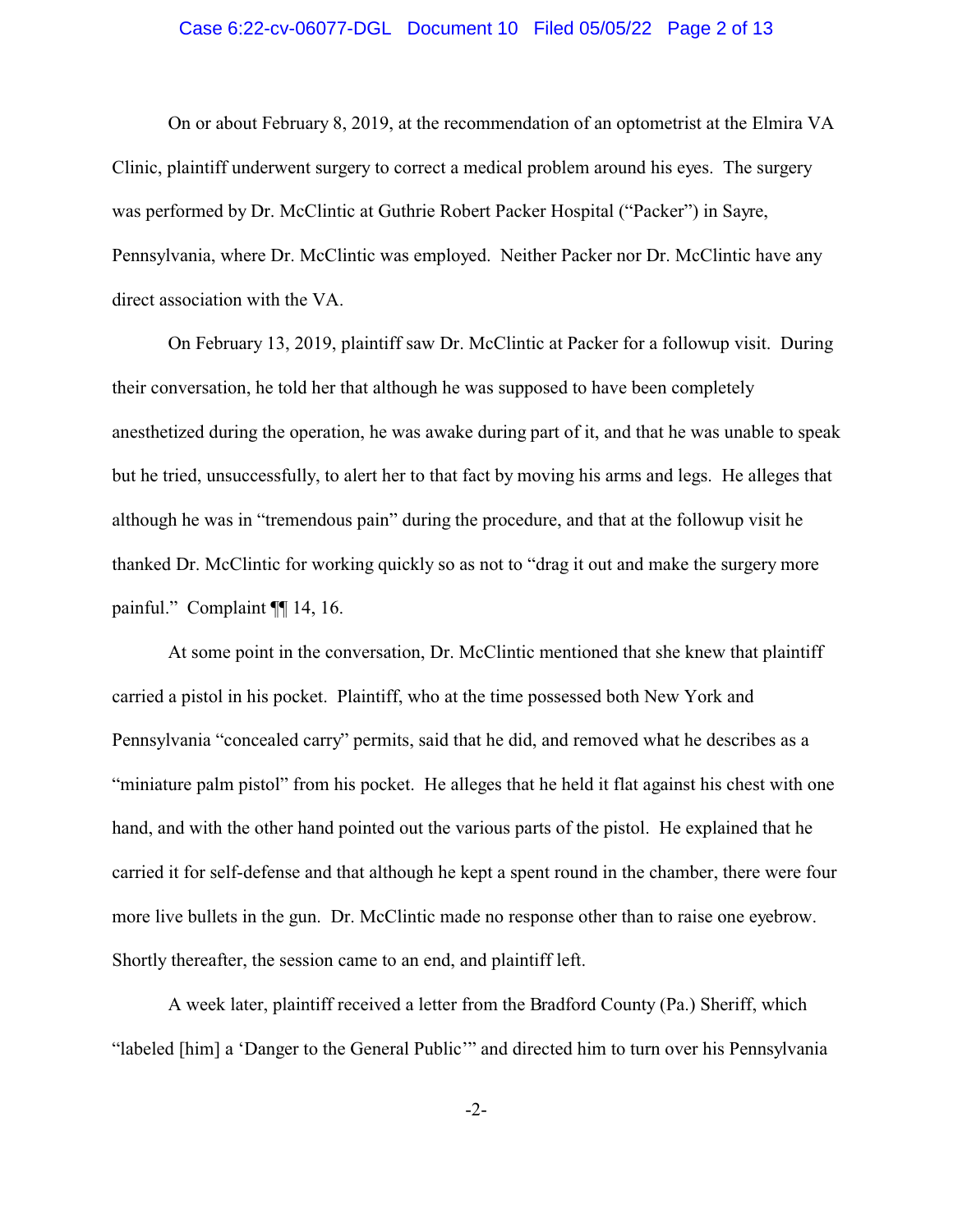#### Case 6:22-cv-06077-DGL Document 10 Filed 05/05/22 Page 3 of 13

pistol permit within five days. He called the sheriff, who told him that someone from the VA had reported plaintiff for showing his pistol to Dr. McClintic. *Id.* ¶ 27.

Plaintiff states that based on reports that he has obtained from the Sayre Police Department and the VA, he believes that the source of this report was William McClintic, who is Dr. McClintic's father-in-law. According to plaintiff, William McClintic, who is also a physician, had previously worked at Packer, and at the time of these events was employed by the VA. Plaintiff alleges that William McClintic, with the "encourage[ment]" of Dr. McClintic, falsely reported that plaintiff had brandished a firearm on federal property, and threatened a federal employee, *i.e.*, Dr. McClintic, by pointing his pistol at her face. Plaintiff states that these accusations were false not only because he did not point his gun at Dr. McClintic, but because Packer is a private hospital not affiliated with the VA or any other federal agency, and because Dr. McClintic is not a federal employee.

Plaintiff alleges that William McClintic's report led to the issuance of a disruptive-behavior report by the VA Health System, which repeated William McClintic's allegations and also falsely characterized plaintiff as having been "very upset, angry, shaking, and unstable appearing" during the February 13 followup visit. The report also stated that Dr. McClintic reported that plaintiff had been talking about his pistol and about knives while he was sedated, during the surgery.

Apparently some report was made to officials in New York as well. On March 6, 2019, Chemung County (N.Y.) Court Judge Christopher P. Baker issued an order suspending plaintiff's New York pistol permit and ordering him to surrender his registered pistols. The order was

-3-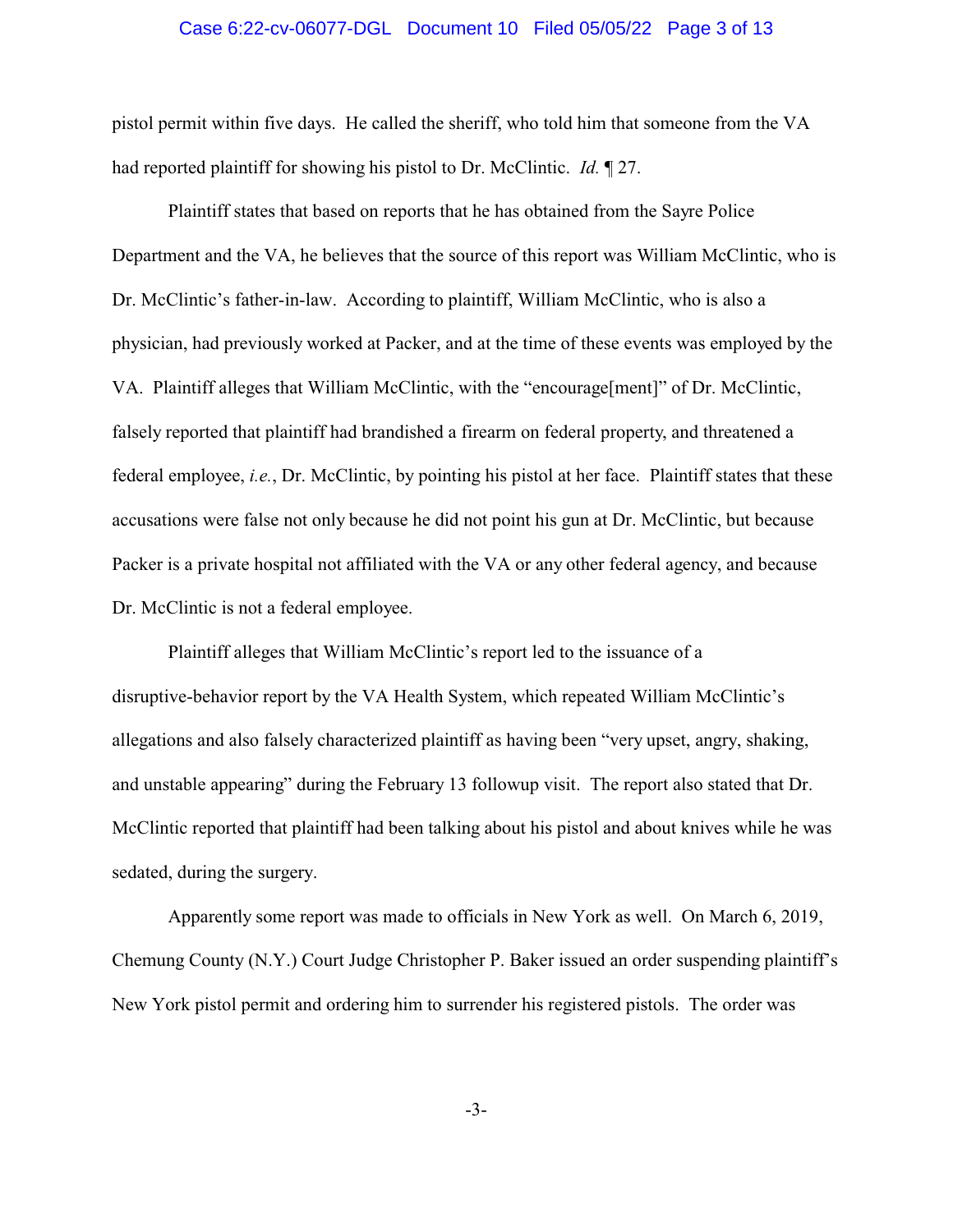## Case 6:22-cv-06077-DGL Document 10 Filed 05/05/22 Page 4 of 13

carried out on March 15, 2019, by two Chemung County sheriff's deputies who seized four pistols registered to plaintiff.

Plaintiff had one more followup visit with Dr. McClintic on March 13, 2019, which apparently went off without incident. From March 11, 2019 to January 30, 2020, he was barred (apparently by the VA) from returning to the Elmira VA clinic for any reason. During that time, he had to travel over forty miles to the Bath, New York VA Medical Center for medical care, and he was required to notify local law enforcement prior to any visit there.

Based on these allegations, plaintiff asserts six claims for relief under § 1983, all of which are asserted against both defendants: (1) malicious prosecution; (2) violation of his rights to procedural and substantive due process; (3) conspiracy to violate plaintiff's civil rights; (4) denial of the "right to a fair proceeding," in violation of the Fifth, Sixth and Fourteenth Amendments; (5) violation of plaintiff's Second Amendment right to keep and bear arms; and (6) unlawful retaliation for plaintiff's exercise of his right to free speech under the First Amendment.

#### **DISCUSSION**

#### **I. State Actor Requirement**

 To plead a claim under § 1983, a plaintiff must allege that he was injured by a state actor or a private party acting under the color of state law. *Ciambriello v. Nassau*, 292 F.3d 307, 323 (2d Cir. 2002). A private party acts under color of state law when there is such a close nexus between her conduct and the state that the defendant's conduct may fairly be treated as that of the state itself. *Tancredi v. Metro. Life Ins. Co.*, 316 F.3d 308, 312 (2d Cir. 2003). In support of her motion to dismiss, Dr. McClintic asserts that plaintiff has not alleged facts sufficient to satisfy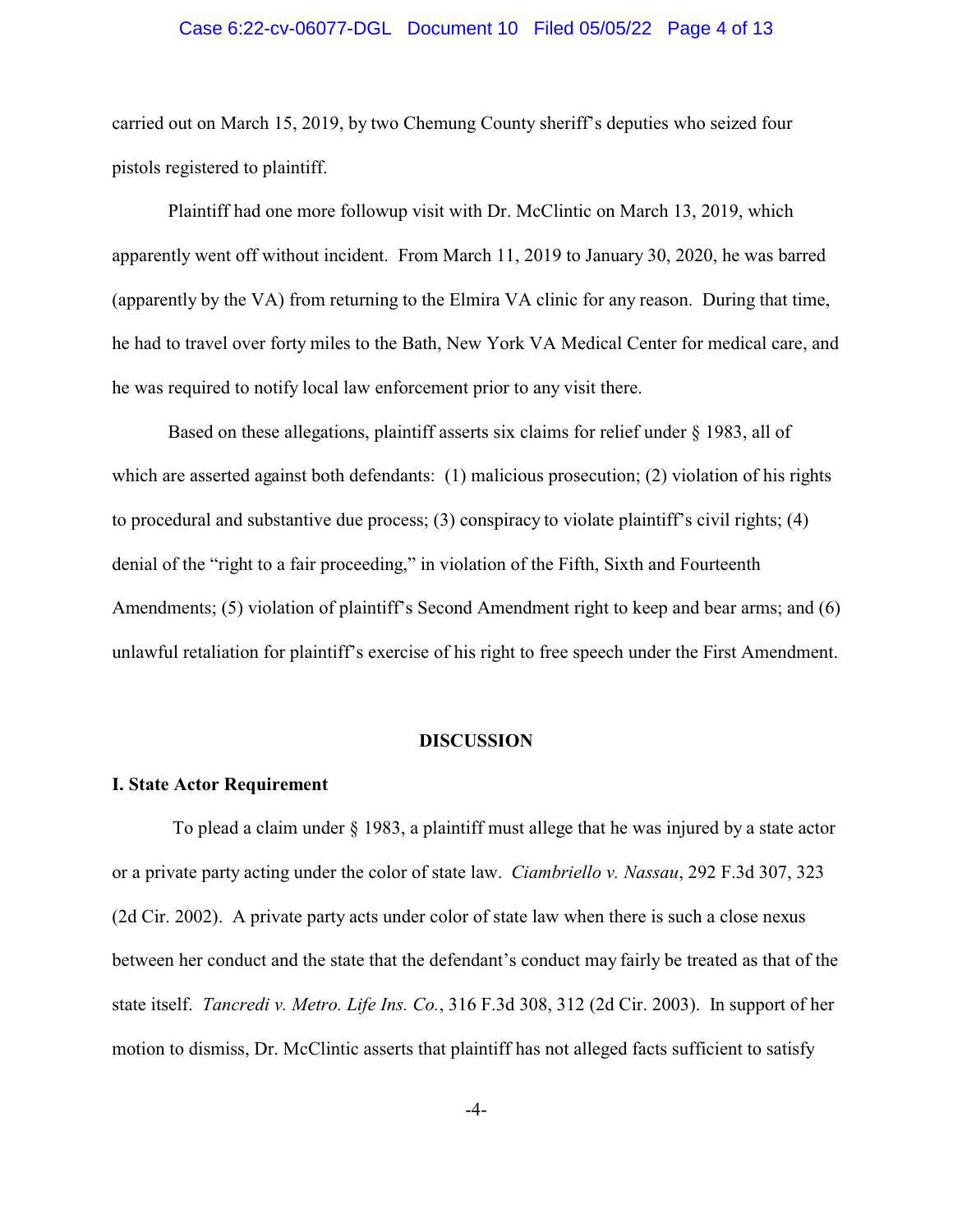#### Case 6:22-cv-06077-DGL Document 10 Filed 05/05/22 Page 5 of 13

this requirement. The Court agrees. Dr. McClintic clearly is not a state actor and her acts were not such as to be tantamount to acts of a state employee.

Plaintiff, remarkably, concedes much in the complaint. Plaintiff expressly alleges that at all relevant times, Dr. McClintic was a "private doctor," not employed by the government, and that the hospital where she worked, Packer, "was a private hospital not affiliated in any way with the VA or any other Federal department in any way, shape, or form ... ." Complaint ¶ 30. Accepting the truth of plaintiff's allegations, it could hardly be any clearer that Dr. McClintic could in no way be deemed a state actor. *See Mir v. Kirchmeyer*, No. 20-1659, 2021 WL 4484916, at \*5 (2d Cir. Oct. 1, 2021) ("The Hospital defendants [employees of the hospital where plaintiff worked, who allegedly conspired to deprive plaintiff of his right to practice medicine] are private parties who are not liable under section 1983").

In his response to the motion to dismiss, plaintiff states that Dr. McClintic can be considered a state actor because she is alleged to have conspired with her father-in-law, codefendant William McClintic, who at the time was a VA physician. Plaintiff also notes that defendants did not simply accuse plaintiff of a crime; they reported that plaintiff had threatened a federal employee with a firearm on federal property.

That argument is flawed in so many ways, it is difficult to know where to begin. For one thing, even assuming that William McClintic was in fact employed by the VA and that his report led the VA to take some action, he is not a *state* actor for purposes of § 1983. The word "state" in "state actor" literally refers to the states of the Union and their political subdivisions, not to the United States of America, *i.e.* the federal government. *See Nghiem v. U.S. Dep't of Veterans Affairs*, 323 F.App'x 16, 18 (2d Cir. 2009) (district court properly dismissed § 1983 claims

-5-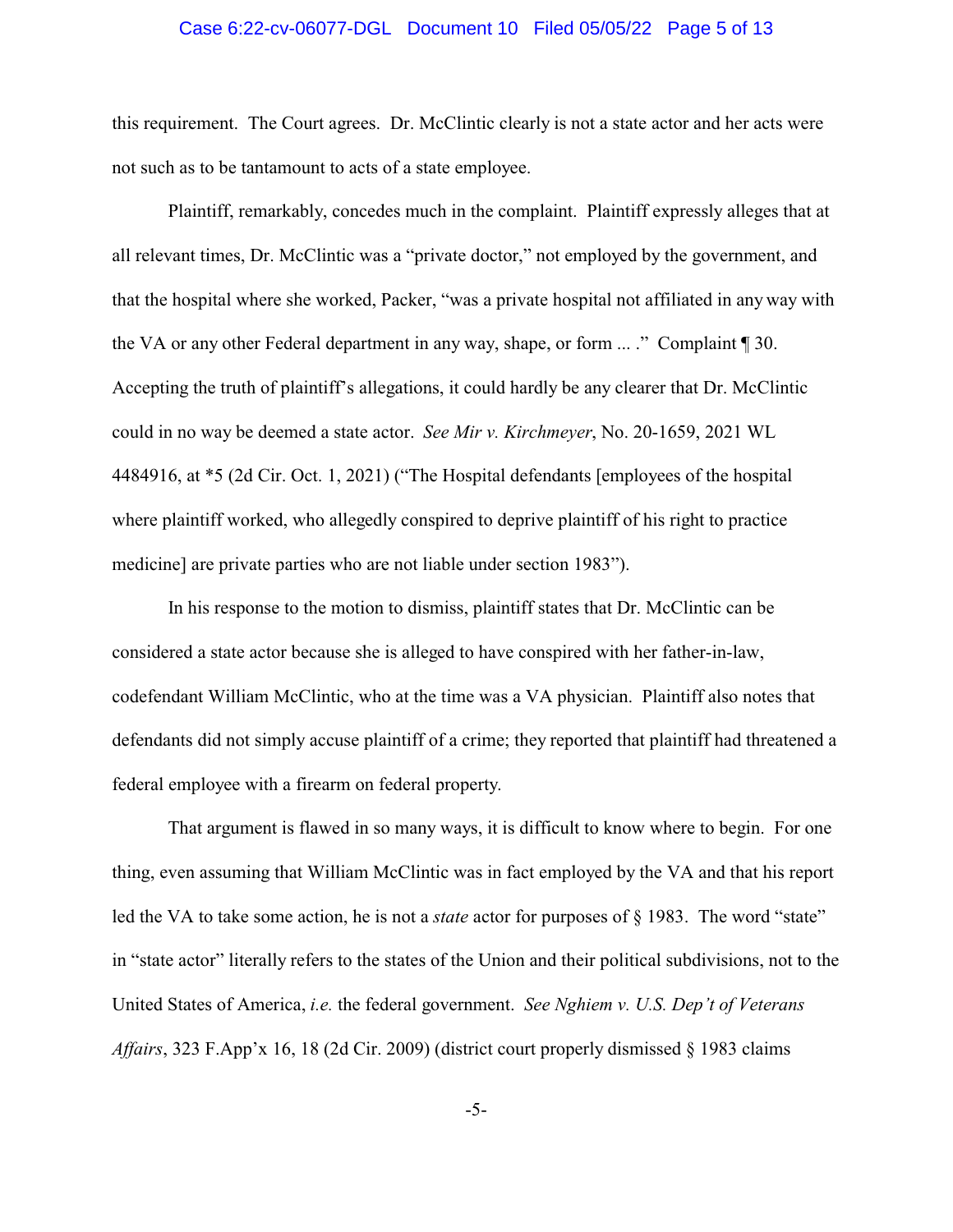#### Case 6:22-cv-06077-DGL Document 10 Filed 05/05/22 Page 6 of 13

against VA employees because that statute applies only to state actors, not to federal officials); *Bozgoz v. James*, No. 19-239, 2020 4732085, at \*9 (D.D.C. Aug. 14, 2020) ("there are no state actors named as defendants in the complaint–all defendants are federal employees. Thus, section 1983 does not apply") (footnote omitted).

Perhaps unaware of this distinction, plaintiff has not argued that the Court should construe the complaint as asserting a claim under *Bivens v. Six Unknown Fed. Narcotics Agents*, 403 U.S. 388 (1971), which is an analog to a § 1983 claim for claims against federal employees. Even if the Court were to treat the complaint as asserting a *Bivens* claim, it would be subject to dismissal. In *Bivens*, the Supreme Court "recognized an implied cause of action to recover damages from federal officers who violate constitutional rights in only three narrow circumstances," none of which apply here. *Elhady v. Unidentified CBP Agents*, 18 F.4th 880, 883 (6<sup>th</sup> Cir. 2021).

Second, that defendants allegedly accused plaintiff of threatening a federal employee, or possessing a firearm on federal property, is wholly irrelevant. Aside from the federal/state issue explained above, the substance of an accusation does not determine whether the accuser is or is not a state actor. Plaintiff must still allege some facts indicating that the *party* who made the accusation "may fairly be said to be a state actor." *Grogan v. Blooming Grove Vol. Ambulance Corps*, 768 F.3d 259, 264 (2d Cir. 2014) (internal quotation omitted).

In addition, the mere fact that Elysa and William McClintic are alleged to have acted jointly is not enough to hold Elysa McClintic liable under § 1983. Again, William is not a state actor, but even if he were, or if the Court were to treat the complaint as asserting a *Bivens* claim, *see* n.1 *supra*, plaintiff has not alleged sufficient facts to state a claim against Elysa. His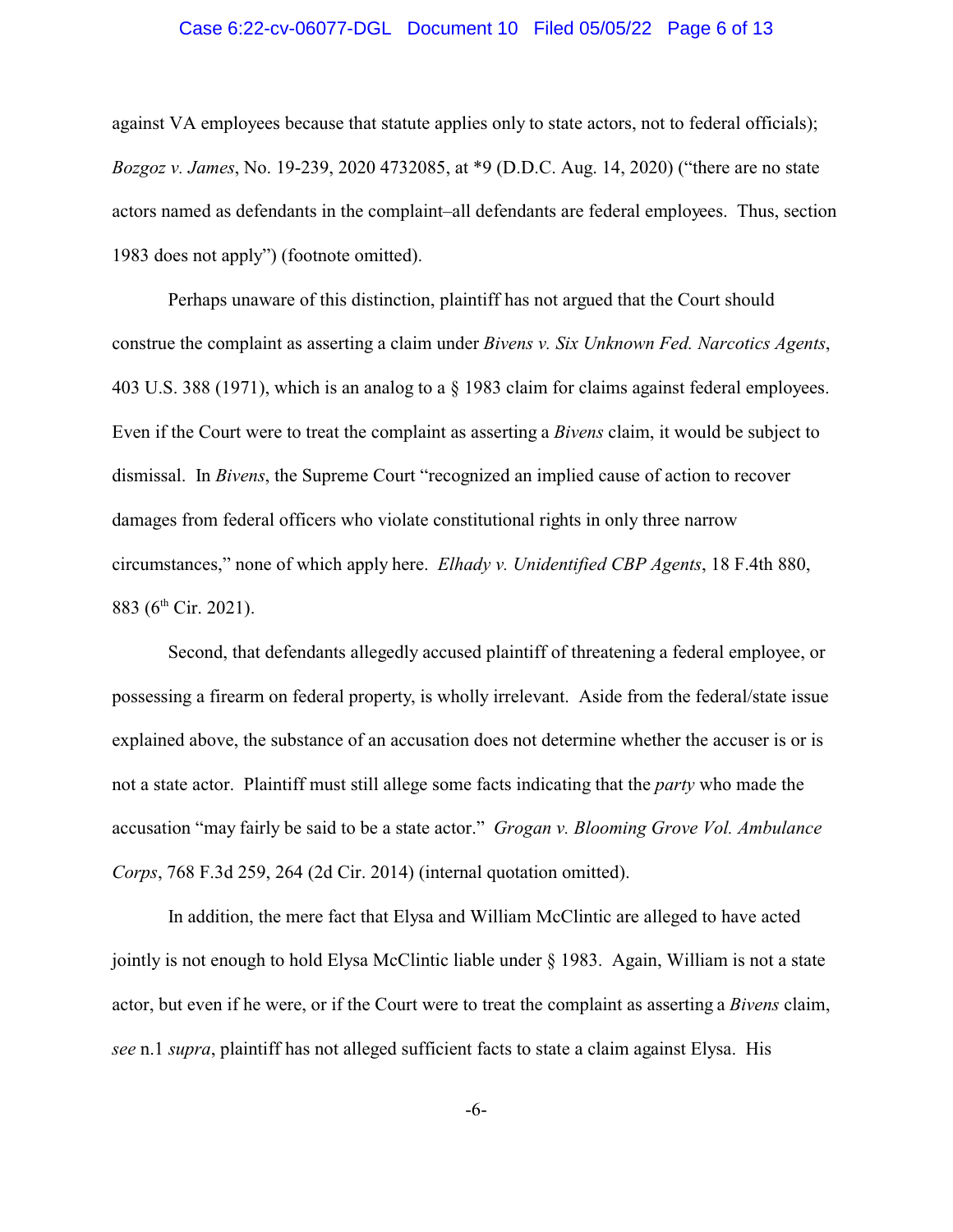## Case 6:22-cv-06077-DGL Document 10 Filed 05/05/22 Page 7 of 13

allegations that she misrepresented the facts and that she "encouraged" William McClintic to file a report fall far short of what is required to state a § 1983 or *Bivens* claim against a private citizen. *See Akande v. Philips*, 386 F.Supp.3d 281, 291 (W.D.N.Y. 2019) (conclusory allegations of conspiracy between private parties and federal agents were insufficient to state a *Bivens* claim); *see also Andresen v. Diorio*, 349 F.3d 8, 13 (1<sup>st</sup> Cir. 2003) ("[I]t is settled that the fact that private parties give the police information on which official action is then taken does not by itself convert the private parties into state actors").

## **II. Other Matters**

The absence of state action provides grounds enough to dismiss plaintiff's claims against Dr. McClintic, but the Court notes that the individual claims suffer from a host of other defects as well. They do not merit a lengthy discussion, but the Court will briefly address them.

The malicious-prosecution claim fails because plaintiff has not alleged that any criminal proceeding occurred as a result of defendants' acts, much less that any such proceeding terminated in his favor. *See Frost v. N.Y.C. Police Dep't*, 980 F.3d 231, 242 (2d Cir. 2020); *Manganiello v. City of New York*, 612 F.3d 149, 160-61 (2d Cir. 2010).

Plaintiff's due process claim and his Second Amendment claim both arise out of the suspension of plaintiff's pistol permit and the confiscation of his handguns. Like his other claims, these suffer from a number of defects. First, with respect to due process, plaintiff has no constitutionally protected interest in possessing a permit to carry a handgun. *See Weinstein v. Krumpter*, 386 F.Supp.3d 220, 234 (E.D.N.Y. 2019) (stating the plaintiff's "due process claim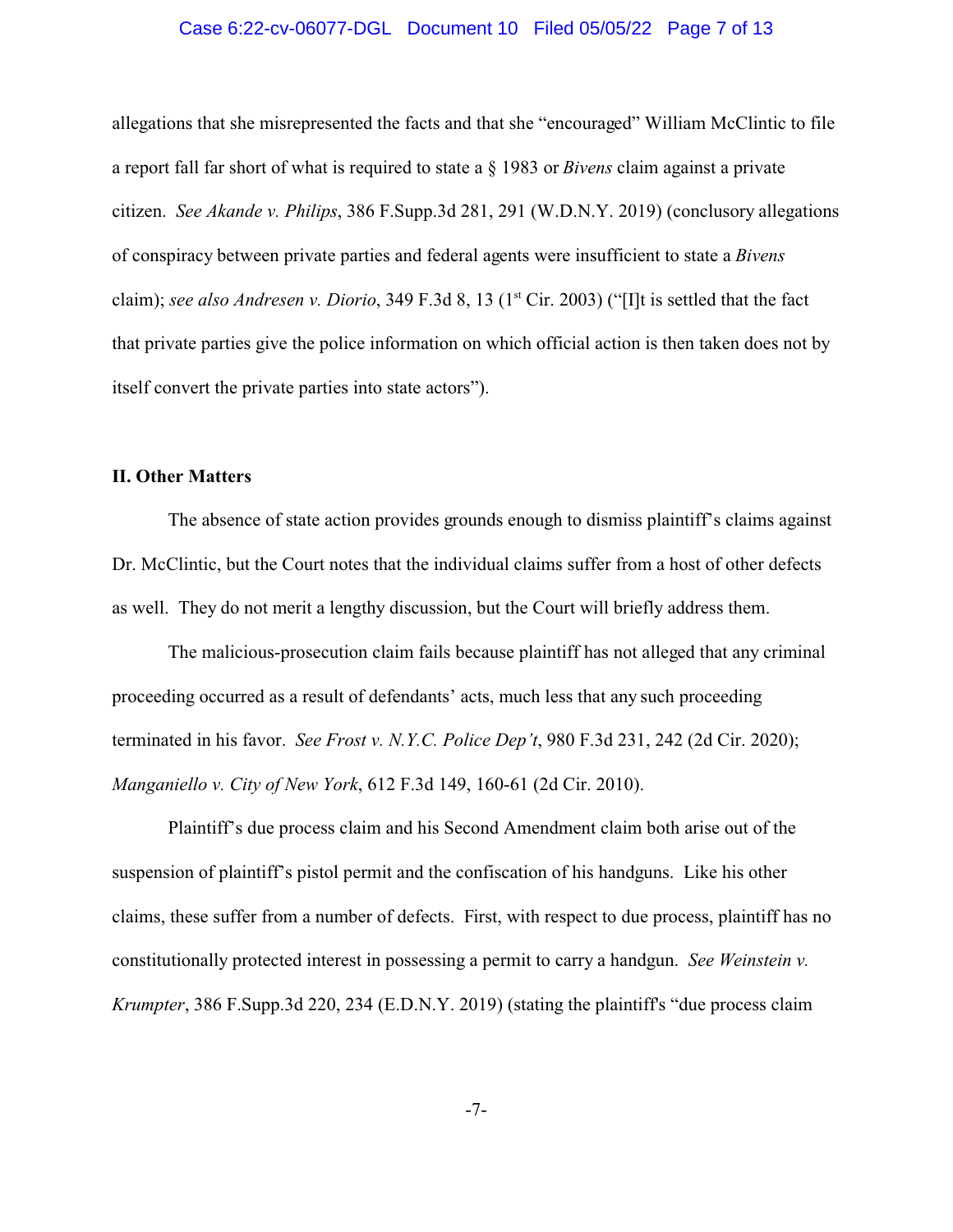## Case 6:22-cv-06077-DGL Document 10 Filed 05/05/22 Page 8 of 13

regarding his handgun license and handguns do not state a claim" based on settled law that "there is no protectible interest in a New York State-issued handgun license").<sup>1</sup>

Second, even if plaintiff had a protected interest in the permit or in the guns themselves, adequate process was available to him. Plaintiff has not even responded to defendant's argument that he could have challenged the suspension of his New York permit by means of an Article 78 proceeding. *See Oquendo v. City of New York*, 492 F.Supp.3d 20, 29 (E.D.N.Y. 2020) ("It is well settled that an Article 78 proceeding 'is an adequate remedy to challenge decisions with respect to firearms licenses'") (citing *Johnson v. DeProspo*, No. 19-cv-8426, 2019 WL 6311882, at \*4 (S.D.N.Y. Nov. 22, 2019) (collecting cases)).

Nor can a claim of a substantive due process violation be based on the facts alleged here. To establish a deprivation of substantive due process, a plaintiff must allege governmental action so egregious or outrageous that it can be said to "shock the contemporary conscience." *Pena v. DePrisco*, 432 F.3d 98, 112 (2d Cir. 2005). No such action has been alleged.

Plaintiff's reliance on the Second Amendment fares no better. As the United States Supreme Court has noted, "the right secured by the Second Amendment is not unlimited," and is "not a right to keep and carry any weapon whatsoever in any manner whatsoever and for whatever purpose." *District of Columbia v. Heller*, 554 U.S. 570, 626 (2008). From the allegations of the complaint, it appears that plaintiff's pistol permit was suspended based on certain factual findings by the state court, made pursuant to state law. Plaintiff has alleged no

<sup>&</sup>lt;sup>1</sup> The complaint alleges that the Chemung County Court's March 6, 2019 order "suspend[ed]" his New York pistol permit. Complaint ¶ 36. Plaintiff has also submitted a copy of an order of that court dated October 21, 2021, denying plaintiff's letter motion seeking "reconsideration of the suspension." (Dkt. #8 at 4.) It is not apparent how long the suspension was to last, but presumably it is not a permanent revocation.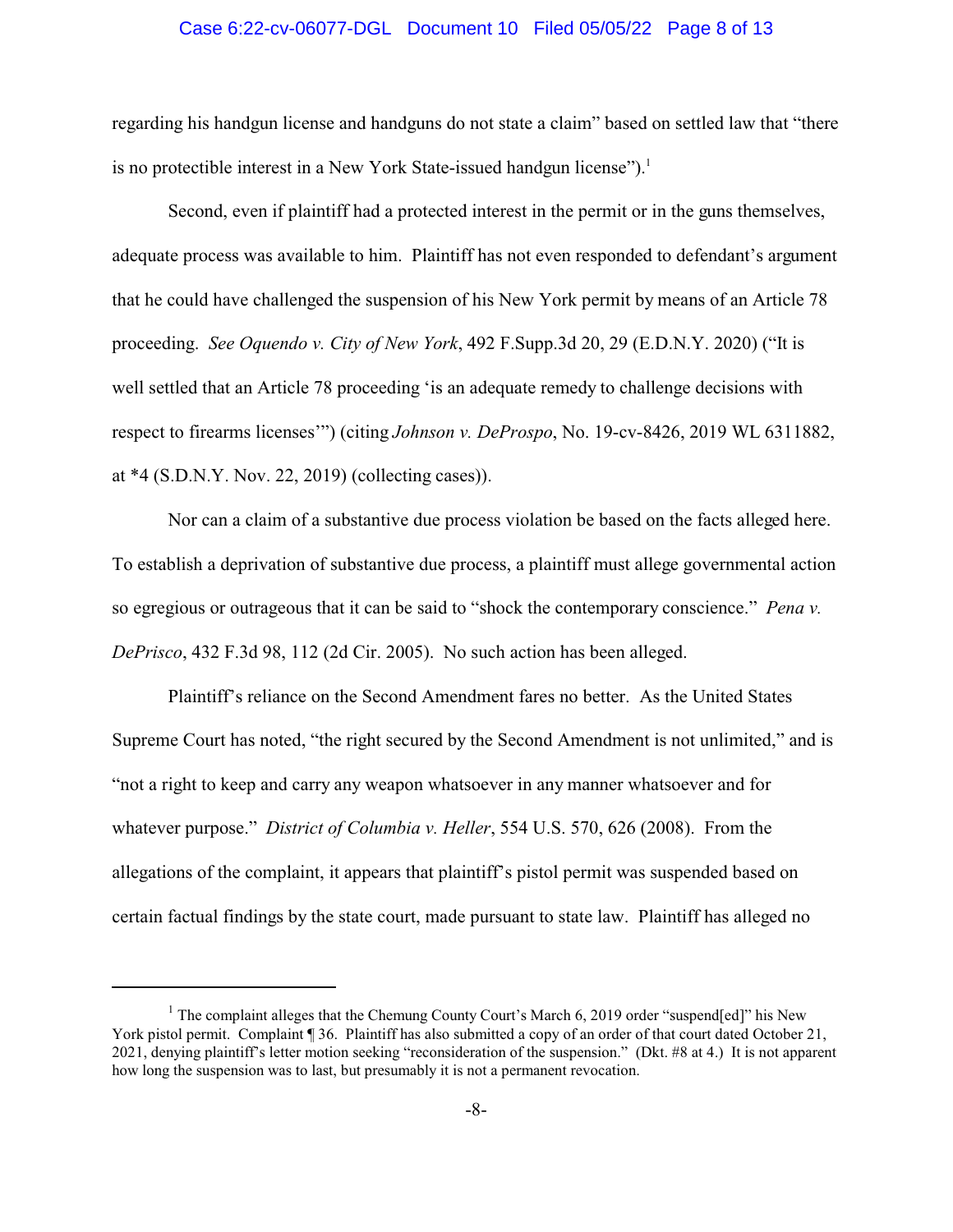## Case 6:22-cv-06077-DGL Document 10 Filed 05/05/22 Page 9 of 13

facts indicating that the underlying laws and regulations are unconstitutional or that they were applied in an unconstitutional manner. *See Kachalsky v. County of Westchester*, 701 F.3d 81 (2d Cir. 2012) (upholding New York statute restricting individuals' ability to carry handguns in public).

In any event, Dr. McClintic did not make the decision to suspend plaintiff's permit. She reported an incident in which plaintiff allegedly brandished his pistol, and though plaintiff disagrees with her account of what happened, by no stretch of the imagination could she be said to have violated his rights under the Second Amendment. The connection between Dr. McClintic's report and the eventual suspension of plaintiff's pistol permit, which was ordered by a court, is far too attenuated to support a claim Second Amendment claim against her.

As indicated in the discussion of the state-actor requirement, there is no basis for a civil rights conspiracy claim. A complaint alleging a § 1983 conspiracy must allege more than "conclusory, vague, or general allegations that the defendants have engaged in a conspiracy to deprive the plaintiff of his constitutional rights." *Ciambriello v. Cnty. of Nassau*, 292 F.3d 307, 325 (2d Cir. 2002). Plaintiff's allegation that Dr. McClintic "encouraged" William McClintic to file a report falls far short of that standard.

Plaintiff's fourth claim for relief is so poorly articulated that the Court is unsure what the nature of the claim is supposed to be. It is essentially a hodgepodge of amorphous rights to "justice" and "fair dealing." To the extent that these fall under the rubric of due process, they are subsumed in plaintiff's due process claim, which has been addressed. To the extent that plaintiff seeks to assert some ill-defined rights under the Sixth Amendment, that amendment only applies to criminal proceedings, and there is no allegation that criminal proceedings were ever brought

-9-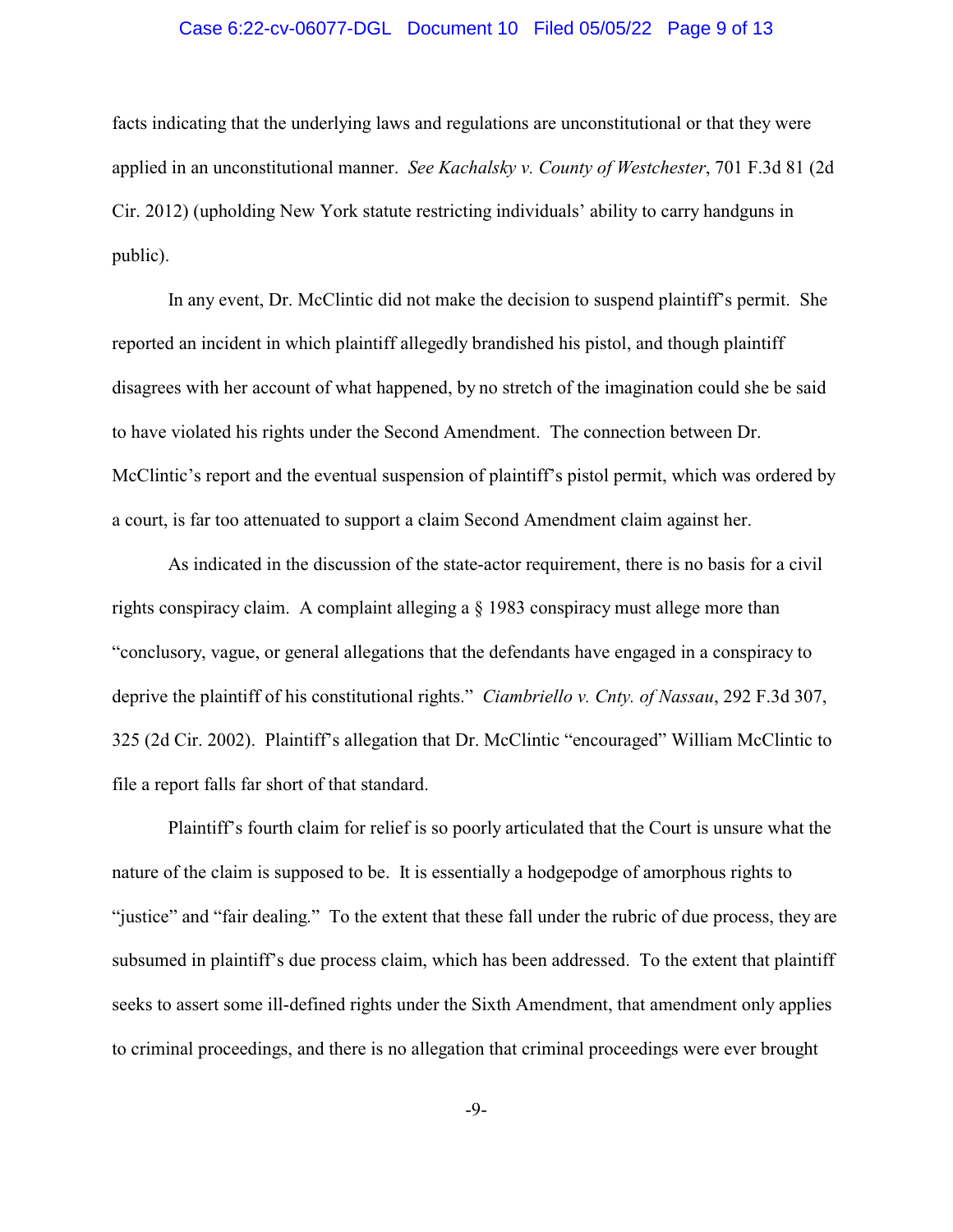## Case 6:22-cv-06077-DGL Document 10 Filed 05/05/22 Page 10 of 13

against plaintiff in connection with these events. *See Lopez v. City of New York*, No. 05-CV-3624, 2007 WL 2228150, at \*10 (E.D.N.Y. July 31, 2007) (the Sixth Amendment, by its terms, "applies only to criminal proceedings").

Plaintiff's sixth claim for relief, alleging First Amendment retaliation, is patently meritless. To establish such a claim, the plaintiff must show, *inter alia*, that he engaged in protected speech. He has not done so. Plaintiff alleges that defendants took action against him, in the form of a false allegation that he had threatened Dr. McClintic with a pistol, in retaliation for certain statements that he made to her that defendants took to mean that he was dissatisfied with how she performed the surgery. Even if that is exactly what happened, this was a conversation between a private physician and her patient about his particular case. These events in no way implicate the First Amendment's guarantee of the right to free speech, free from government interference.

In his response to the motion to dismiss, plaintiff contends that he has "sufficiently pled an abuse of process claim," even though by his own admission the phrase "abuse of process" never appears in the complaint. Borrowing a principle more typically applied in the context of *pro se* pleadings, plaintiff apparently thinks that the Court should read the complaint so generously as to determine whether the basis for such a claim might be lurking among the facts alleged, even though not expressly pleaded.

No such basis exists. An abuse of process claim brought under § 1983 is analyzed under New York tort law, and requires that the defendant "(1) employs regularly issued legal process to compel performance or forbearance of some act (2) with intent to do harm without excuse or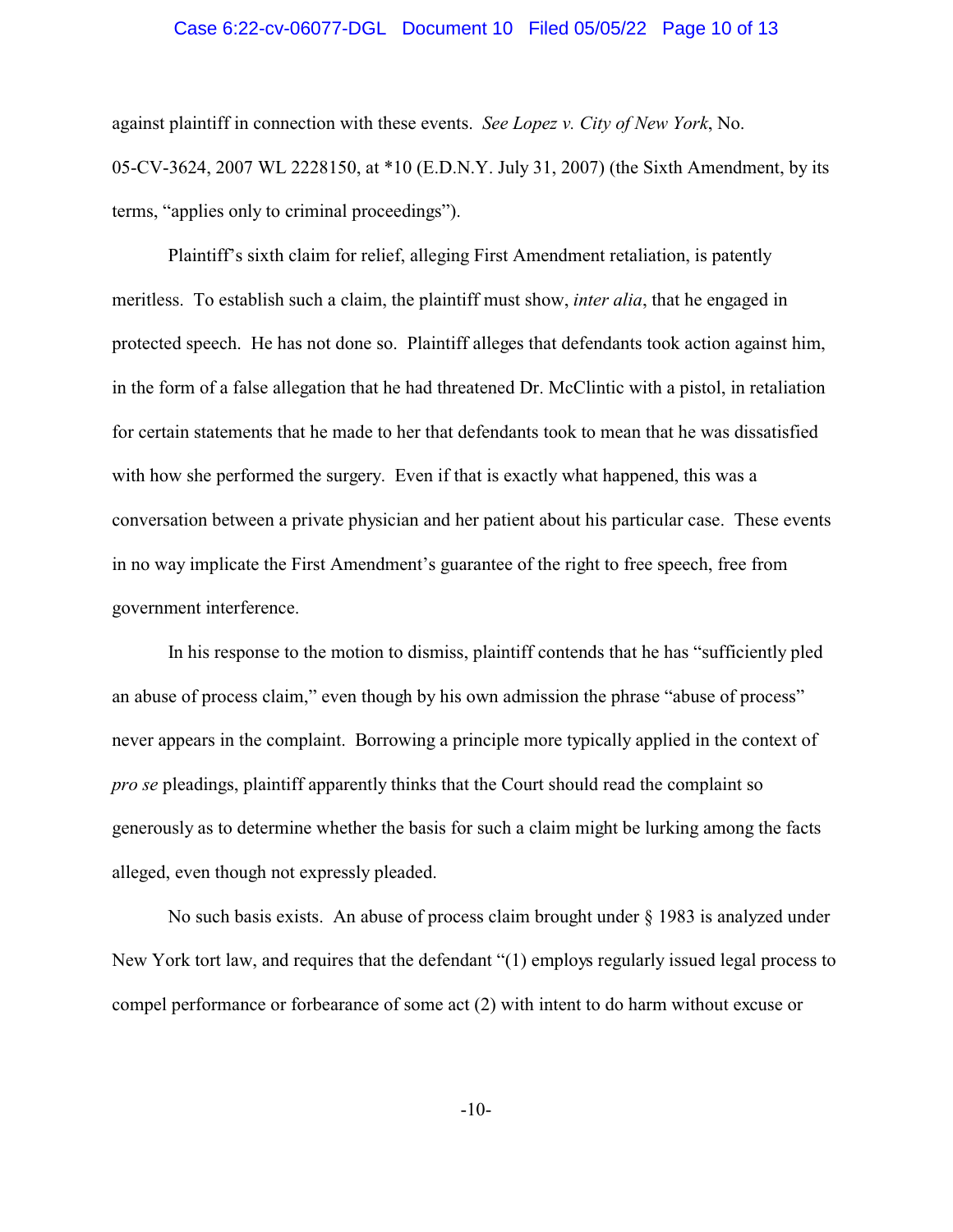#### Case 6:22-cv-06077-DGL Document 10 Filed 05/05/22 Page 11 of 13

justification, and (3) in order to obtain a collateral objective that is outside the legitimate ends of the process." *Cook v. Sheldon*, 41 F.3d 73, 80 (2d Cir. 1994).<sup>2</sup>

In order to state a § 1983 claim for abuse of process, the plaintiff must establish that the defendants had an improper purpose in instigating the action and that they aimed to achieve a collateral purpose beyond or in addition to the underlying proceeding. *Morales v. City of New York*, 752 F.3d 234, 238 (2d Cir. 2014) (quoting *Savino v. City of New York*, 331 F.3d 63, 77 (2d Cir. 2003)). An abuse of process cause of action therefore requires an ulterior purpose such as "infliction of economic harm, extortion, blackmail and retribution." *Brandon v. City of New York*, 705 F.Supp.2d 261, 275 (S.D.N.Y. 2010). In addition, "[t]he pursuit of a collateral objective must occur after the process is issued; the mere act of issuing process does not give rise to a claim." *Lopez v. City of New York*, 901 F.Supp. 684, 91 (S.D.N.Y. 1995).

In his memorandum of law–*not* in the complaint–plaintiff asserts that "Dr. McClintic instigated legal process against Mr. Milton  $-$  i.e., the pistol permit revocation proceeding  $-$  by falsely reporting to defendant William McClintic that Mr. Milton threatened her with a firearm." (Dkt. #8-1 at 18.) In other words, Dr. McClintic falsely told her father-in-law that plaintiff had threatened her with a gun, he in turn filed a report with the VA and the local sheriff's department, and that eventually led to the pistol permit revocation proceeding. Plaintiff claims that defendants' motive in doing so was to discredit him, because they were afraid that he might bring a malpractice action against Dr. McClintic. *Id.*

 $2^{2}$  The New York Court of Appeals has described the tort of abuse of process as "seldom considered," "obscure," and as "one which is rarely brought to the attention of the courts." *Board of Educ. of Farmingdale Union Free Sch. Dist. v. Farmingdale Classroom Teachers Ass'n, Inc.*, 38 N.Y.2d 397, 399, 400 (1975).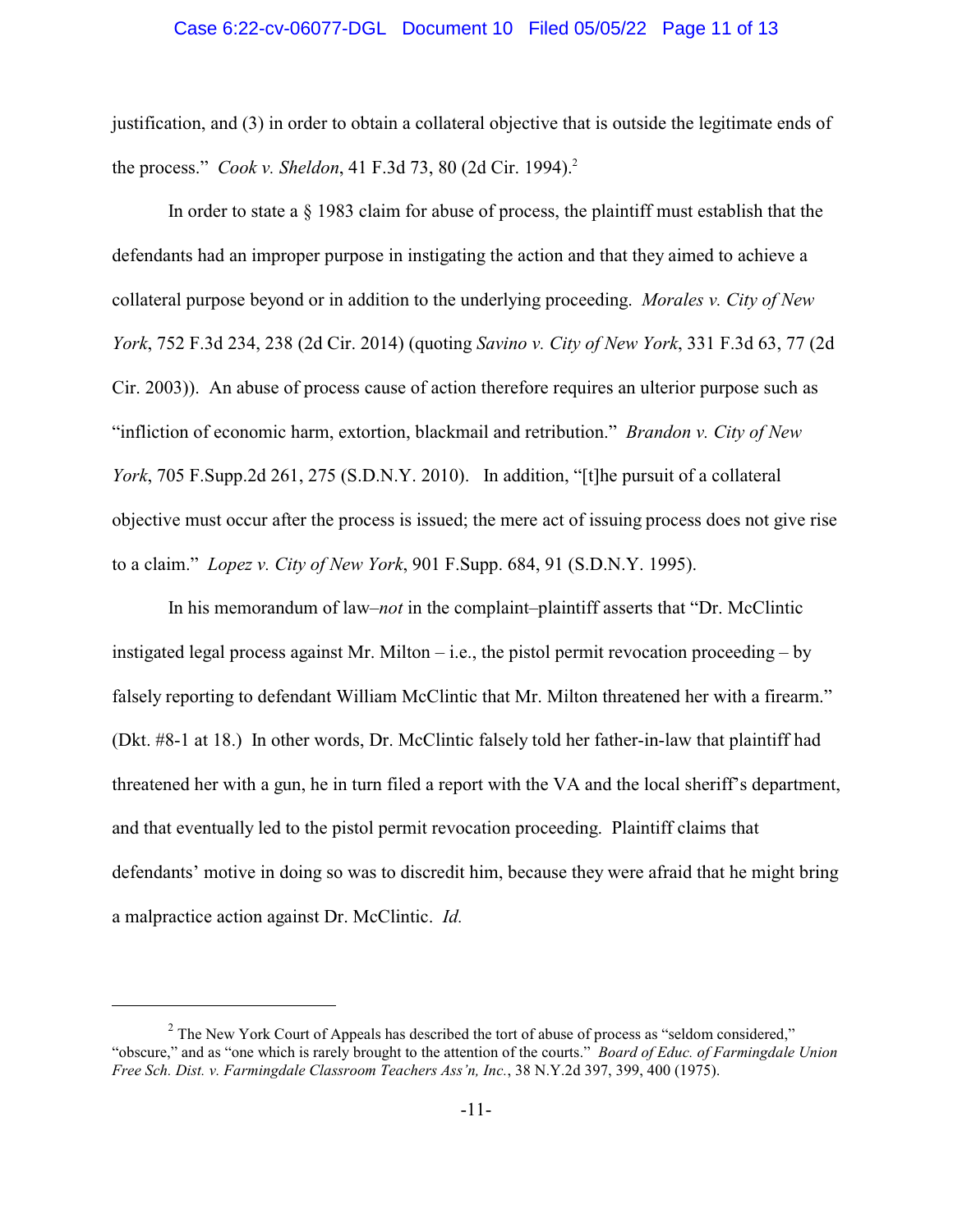## Case 6:22-cv-06077-DGL Document 10 Filed 05/05/22 Page 12 of 13

That is not enough to make out a  $\S$  1983 claim for abuse of process. For one thing,

§ 1983 liability "may not be predicated on a claim of malicious abuse of *civil* process." *Wagner v. Hyra*, 518 F.Supp.3d 613, 627 (N.D.N.Y. 2021) (quoting *Alroy v. City of N.Y. Law Dep't*, 69 F.Supp.3d 393, 402 (S.D.N.Y. 2014)). The pistol permit revocation proceedings were civil, not criminal in nature. *See Waltier v. NYPD*, 856 F.Supp. 196, 200 (S.D.N.Y. 1994).

In addition, under New York law, the "[p]rocess" referred to in tort law is a "direction or demand that the person to whom it is directed shall perform or refrain from the doing of some prescribed act." *Williams v. Williams*, 23 N.Y.2d 592, 596 (1969) (internal citation omitted). Examples include "writs of attachment, execution, garnishment," sequestration proceedings, arrest or criminal prosecution, or "even such infrequent cases as the use of a subpoena for the collection of a debt." *Id.* at 610, n.1 (quotation marks and citation omitted); *see also Greco v. Christoffersen*, 70 A.D.3d 769 (2d Dep't 2010) (holding that "the mere commencement of a lawsuit cannot serve as the basis for a cause of action alleging abuse of process" and that interference with person or property comes from "resort to a provisional remedy, such as arrest, attachment, injunction, receivership, or notice of pendency").

Nothing of the kind has been alleged here. Even if Dr. McClintic misrepresented the facts concerning plaintiff's February 13 visit, she did not employ legal process at all, much less to achieve some improper collateral end. *See Tojek v. Harris*, No. 19-CV-1470, 2021 WL 7904019, at \*8 (W.D.N.Y. Sept. 23, 2021) (allegation that town supervisor's submission of an affidavit to a state official raising concerns about a town justice's carrying of a firearm in the town hall "did not constitute regularly issued legal process" sufficient to support an abuse-of-process claim), *R&R adopted in part, rejected on other grounds in part*, 2022 WL

-12-